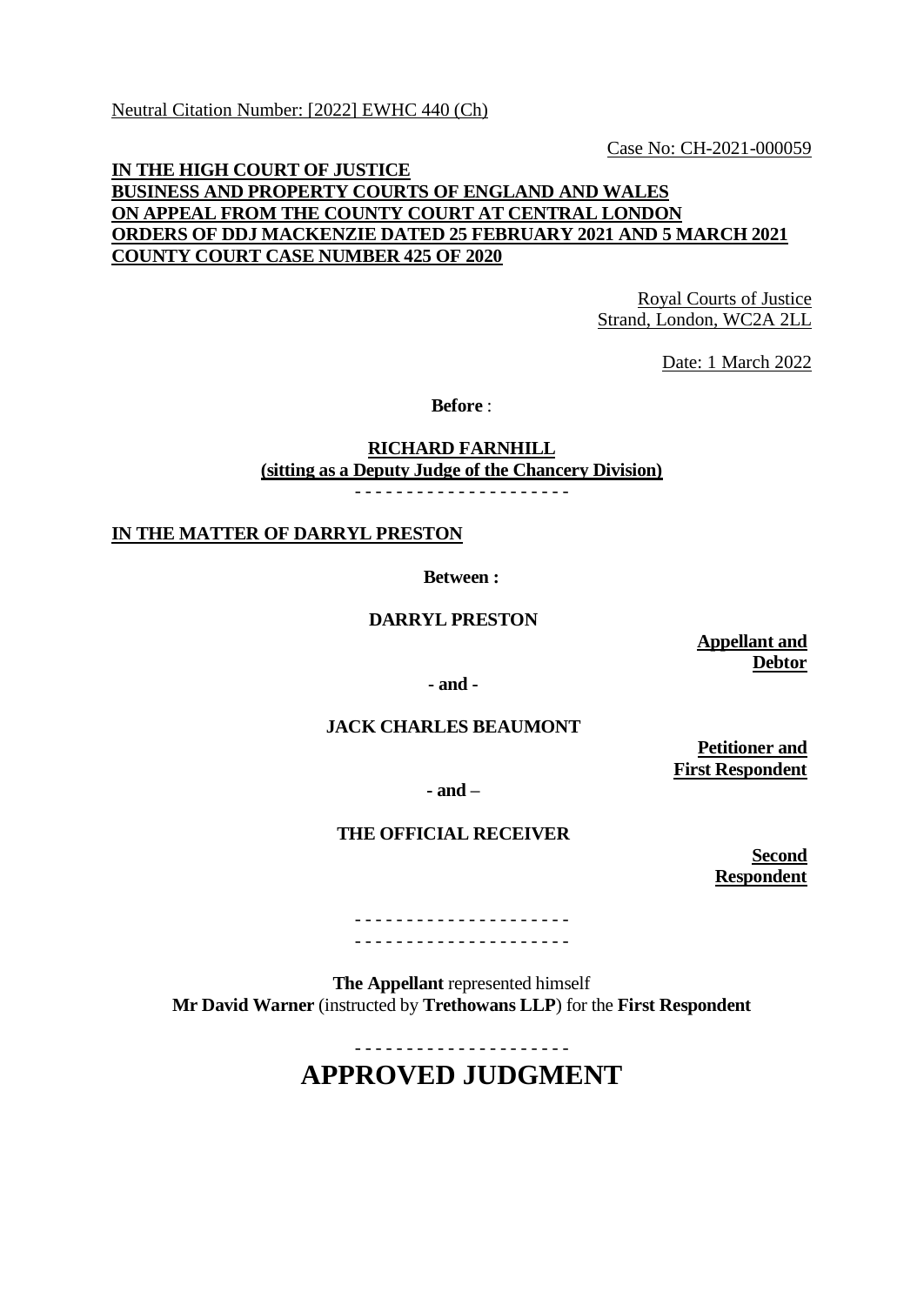## **Richard Farnhill (sitting as Deputy High Court Judge for the Chancery Division):**

#### **Background**

- 1. This judgment concerns the questions of costs and the time for filing an appellant's notice arising out of my earlier judgment (the "First Judgment"), dismissing the Appellant's appeal against the Orders of DDJ Mackenzie of 25 February 2021 and 5 March 2021.
- 2. The First Judgment was provided to the parties in draft on 2 February 2022, at which time the parties were asked if they required a hearing to address consequential matters. Minor proposed corrections were received on 4 February 2022; neither party requested a further hearing and no applications were made. Accordingly, the First Judgment was handed down on 8 February 2022.
- 3. I understand that the parties have subsequently sought to agree costs but have been unable to do so. That has, in turn, meant that the terms of the Order have not been agreed and that no sealed Order has been issued.
- 4. The parties now seek determination on two points on the basis of their respective written submissions:
	- i) A summary assessment of the First Respondent's costs in connection with the First Judgment.
	- ii) An extension of time in which the Appellant can file its appellant's notice.
- 5. The Appellant has raised the question of my jurisdiction to determine at least the first issue in circumstances where no application notice has been issued by the First Respondent. He has noted the irregular manner in which submissions have been made to the court and questioned the basis on which I could render any judgment.
- 6. I agree that both issues have been addressed in an irregular manner, and one that I consider to be unsatisfactory. I make no criticism of the Appellant in this respect. He instructed counsel on a direct access basis to appear at the hearing of the appeal and has consulted her subsequently, but to a greater or lesser extent he is representing himself. Although issued very late in the day, his application is made by way of an application notice and supported by the evidence it contains. He has been asked to respond to the skeleton argument of the First Respondent on quite short notice. That timing was in large part driven by the Appellant's own desire to have a determination as to the time for filing an appellant's notice before the current deadline expires on 1 March and by the court's desire that he be afforded an opportunity to address new points raised by the First Respondent. I appreciate his efforts in doing so.
- 7. By contrast, although the First Respondent is represented by solicitors and counsel his application has been made in a more ad hoc fashion, leaving the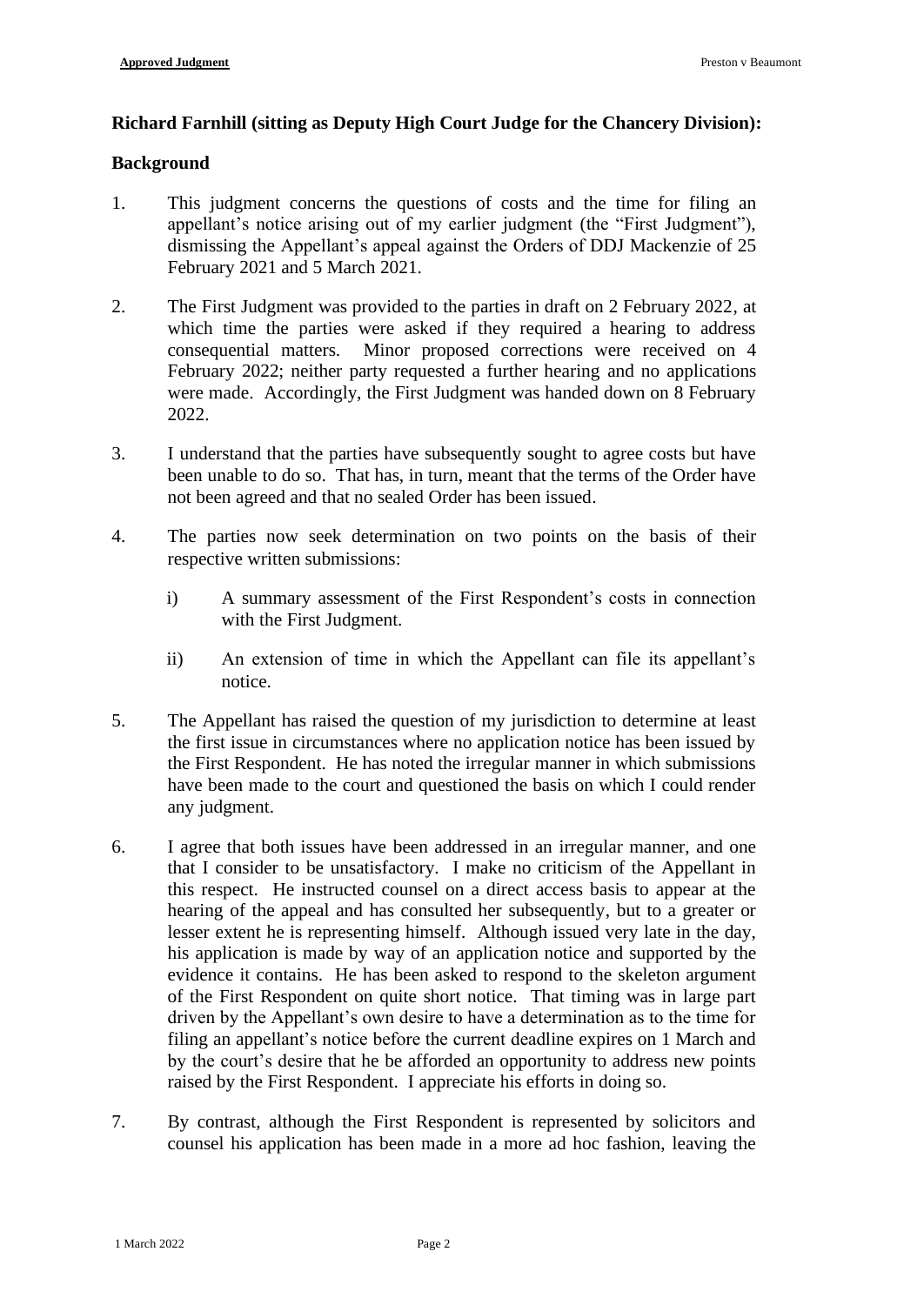court to determine what basis (if any) exists for such an approach. No evidence has been offered in support.

8. I am comfortable that there is a proper basis for me to consider these issues even in the absence of an application notice and supporting evidence. As I will address in more detail below, in respect of matters consequential on a judgment, which these both are, paragraph 4.4 of PD 40E permits for applications to be made by way of written submissions. For reasons that I will also come to address the absence of evidence is relevant to certain of the matters I need to address, but in and of itself it does not deprive me of jurisdiction.

#### **Costs**

- 9. The Appellant's position is that no application for costs was made ahead of the handing down on 8 February 2022 and, under the terms of PD 40E, it is too late to do so now. The First Respondent relies on three linked arguments in response:
	- i) On the basis of the *Re Barrell Enterprises* [1973] 1 WLR 19 line of cases, a judge remains seised of a case until the order disposing of it is drawn up and sealed, and so continues to have the power to make orders on consequential matters.
	- ii) When the court asked whether a hearing was required to address consequential matters, no time frame was specified for a response.
	- iii) The First Respondent acknowledges that "*an application for a consequential order should be made by 12 noon the day before judgment is to be handed down*". However, because the court retains jurisdiction, the First Respondent's failure to comply with the time limits in paragraph 4.4 of PD 40E in making his application for costs is not fatal and the court can still deal with that application.
- 10. The insurmountable difficulty with that approach is that it is entirely inconsistent with the terms of paragraph 4.4 of PD 40E. This provides:

"Where a party wishes to apply for an order consequential on the judgment the application must be made by filing written submissions with the clerk to the judge or Presiding Judge by 12 noon on the working day before handing down." (my emphasis)

- 11. This goes to the First Respondent's third point. Paragraph 4.4 is not framed in terms of what parties "should" do; it addresses what they "must" do. It is mandatory. No specific sanction is set out in PD 40E, but given the mandatory language coupled with a clear time limit it seems to me clear that the effect of paragraph 4.4 is that no application can be made after that time.
- 12. I therefore agree with the Appellant that this is properly a question of relief from sanctions. No application has been made for relief under CPR 3.9 and the requisite evidence explaining the noncompliance has not been provided.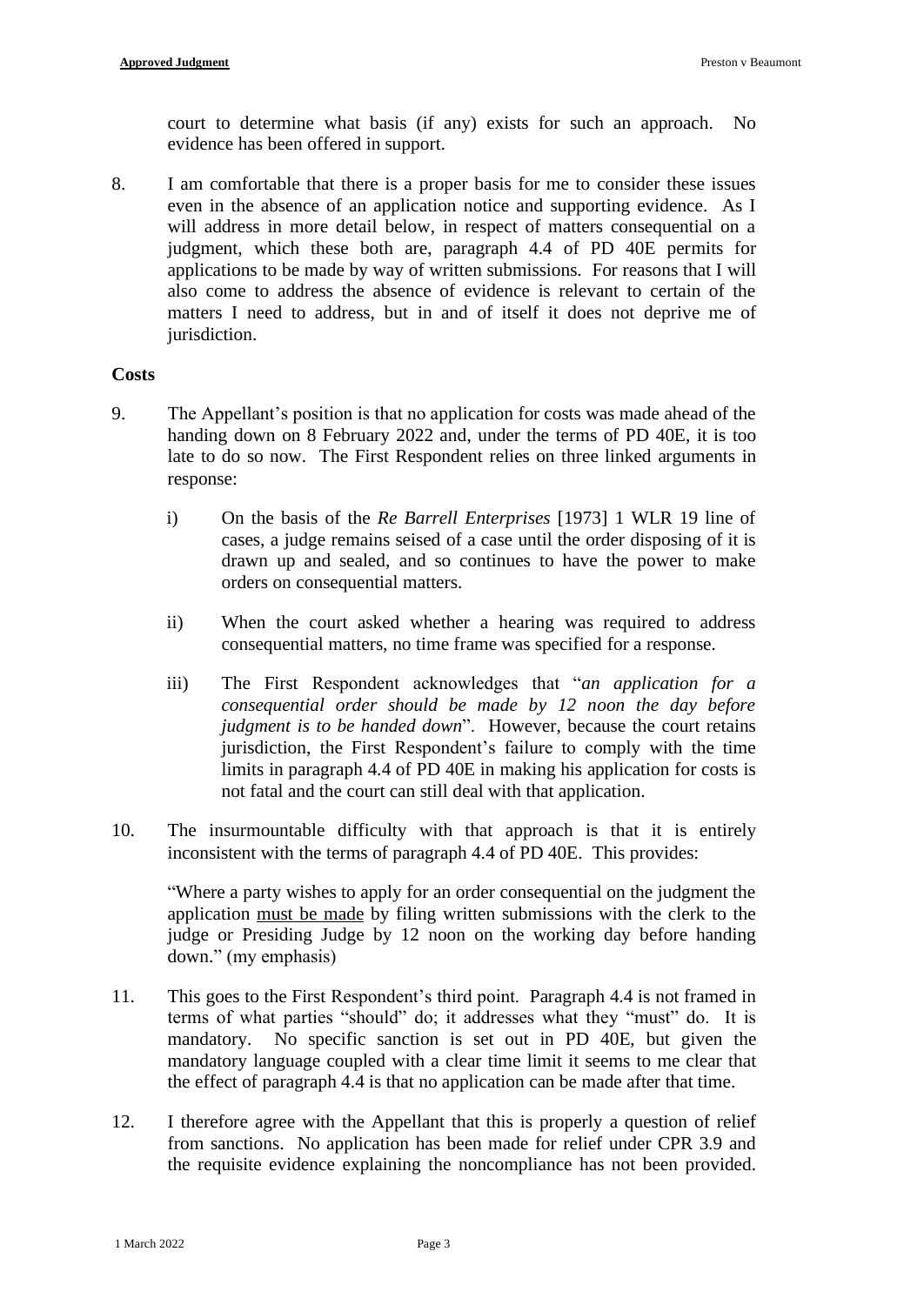In the circumstances, I am not in a position to consider granting relief from sanctions. Even had such an application been made it would have faced significant obstacles. This was an obvious failure to comply with a clear rule in circumstances where compliance would have been straightforward. The argument that the First Respondent's lawyers did not make an application while they were seeking to agree the terms of the order goes nowhere. That should happen in every case but applications for costs by the successful party are so common as to be almost uniform. In any event the making of an application for costs would in no way have precluded the parties from continuing discussions.

- 13. The second point, that no time frame was specified for a hearing on consequential matters, does not advance the First Respondent's position. Paragraph 4.4 of PD 40E is by reference to the time of the handing down, which did not require a hearing on consequential matters and has now happened.
- 14. Equally, this is not a case to which *Re Barrell Enterprises* applies. The fact that I may retain jurisdiction over some matters until the order is sealed does not create jurisdiction where none exists under the CPR in the first place. Paragraph 4.4 is clear: any application for costs had to be made before the First Judgment was handed down; no such application was made and there has been no application for relief from sanctions. *Re Barrell Enterprises* does not change any of that.
- 15. The position might have been different if I had exercised the jurisdiction from the *Re Barrell Enterprises* line of cases and in some way altered my judgment. To the extent that changed the identity of the successful party, that party would have strong arguments for saying that it ought to be allowed to pursue an application for its costs. Paragraph 4.4 allows for that, however, because the reference to "the judgment" would then have been to the revised judgment, effectively resetting the clock. In any event, that is not this case; the First Respondent has not sought to alter the substance of the First Judgment in any way.
- 16. The First Respondent references the fact that the Schedule of Costs was served before the appeal hearing. I do not understand that to be an argument that serving the Schedule amounts, in itself, to the making of an application. Such a submission would be at odds with the acknowledgment made by the First Respondent that there has been a failure to comply with the requirements of PD 40E. It is also clear from paragraphs 9.5 and 9.6 of PD 44 that the statement of costs is an element of the application for costs but not the application itself.
- 17. Ultimately, the position is a straightforward one. The CPR makes limited provision for deemed costs orders, none of which apply here. To the contrary, the default position under CPR  $44.10(1)(a)$  is that in the absence of specific provision there is no order as to costs. It was therefore incumbent on the First Respondent if he wanted to seek his costs to make an application within the time permitted. He did not do so. If he wanted relief from sanctions he needed to explain that failure. Again, he has not done so. In the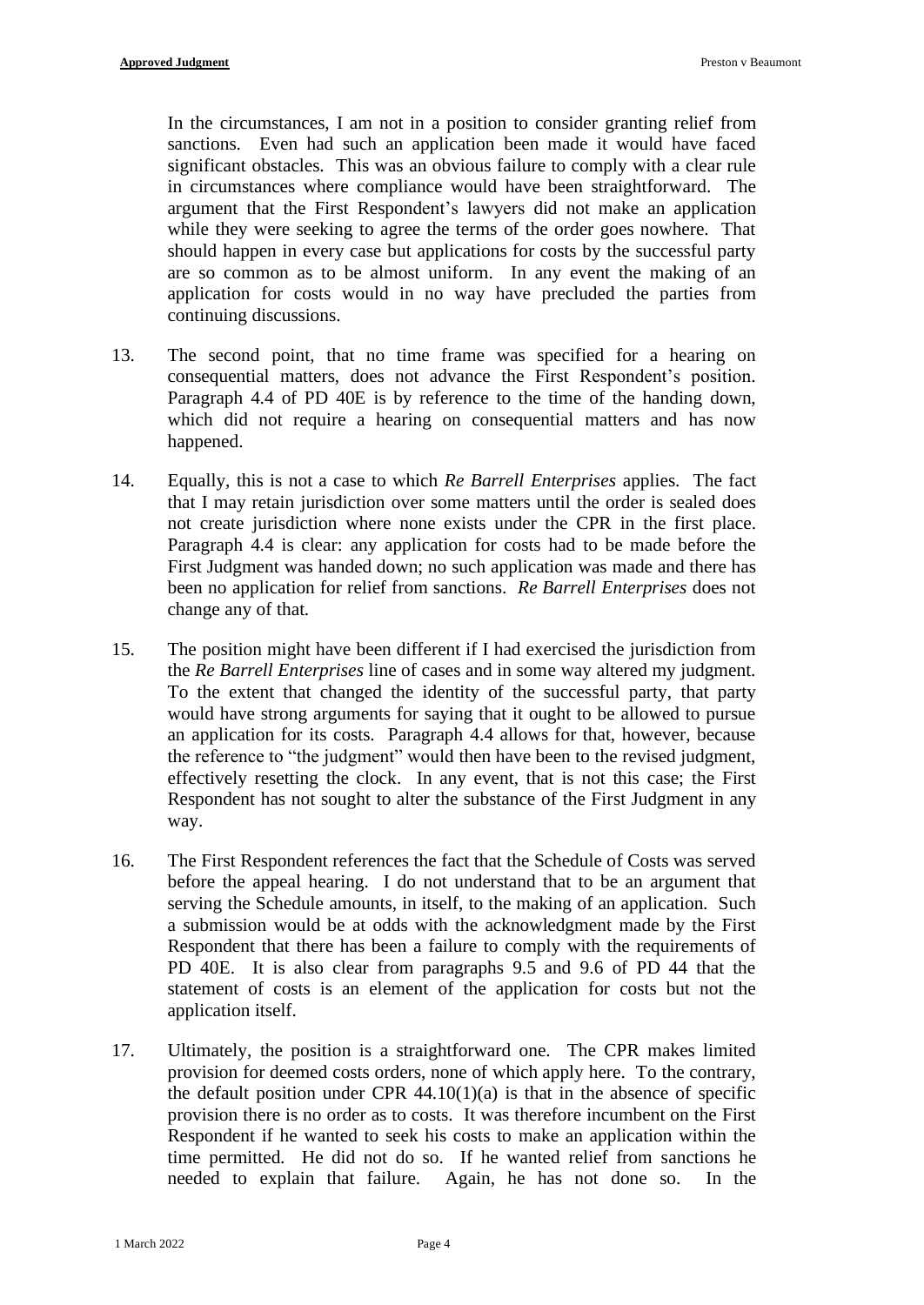circumstances, costs were not sought in accordance with the relevant rules and it is too late to do so now. There will be no order as to costs in the appeal.

## **Time for filing the appellant's notice**

18. Prior to the parties' submissions there had been exchanges on this question, some of which were with the court. In particular, while emphasising that I had made no determination on the matter I had suggested that it would be helpful if the parties' submissions could address the following points:

"1. The first question is when time starts to run. *McDonald v Rose* [2019] EWCA Civ 4 is obviously a decision that is binding on me. The Court of Appeal stated there (at [13]): '*This establishes that "the date of the decision of the lower court which the appellant wishes to appeal" for the purpose of CPR 52.12(2)(b) is the date that the decision is formally announced in court. Thus the 21 days within which an appeal must (in the absence of an extension) be filed run from that date and not the date – which may be days, or sometimes even weeks, later – that the formal order recording the decision is issued.*' My decision was formally announced at the handing down, such that *McDonald* sets time running from that point.

2. The second question is what the time period is. CPR 52.12(2)(a) allows the judge to set a time period '*at the hearing at which the decision to be appealed was made or any adjournment of that hearing*'. '*[W]here the court makes no such direction*' CPR 52.12(2)(b) applies and the period is 21 days. There was no consequentials hearing and accordingly I made no direction, so the default provision of CPR 52.12(2)(b) applies and the period for filing the appellant's notice is 21 days.

3. Finally, there is the question of varying any time limit that has been set. CPR 52.15(1) provides that any application for varying the time limit for filing an appellant's notice must be made to the appeal court.

The starting point would therefore seem to be that time runs from the handing down, although I could have altered the period at a consequentials hearing I did not do so meaning the default period of 21 days applies and only the Court of Appeal can now vary that. I reemphasise that I am open to submissions on these points, but in fairness to the parties I think it is useful that they understand what, at a minimum, those submissions need to address."

19. The Appellant largely accepts that reasoning but argues that it should not apply where no sealed Order has been received. An application for an extension of time can only be made as an additional application alongside or after an appellant's notice has been filed. PD 52B paragraphs 4.2(b) and 4.3 require there to be a sealed Order before an appellant's notice can be filed and so CPR 52.15(1) must pre-suppose receipt of such an Order. In circumstances where no sealed Order yet exists, it does not apply. A finding to the contrary would push the Appellant into making a retrospective application for time to file to the Court of Appeal, which would be undesirable.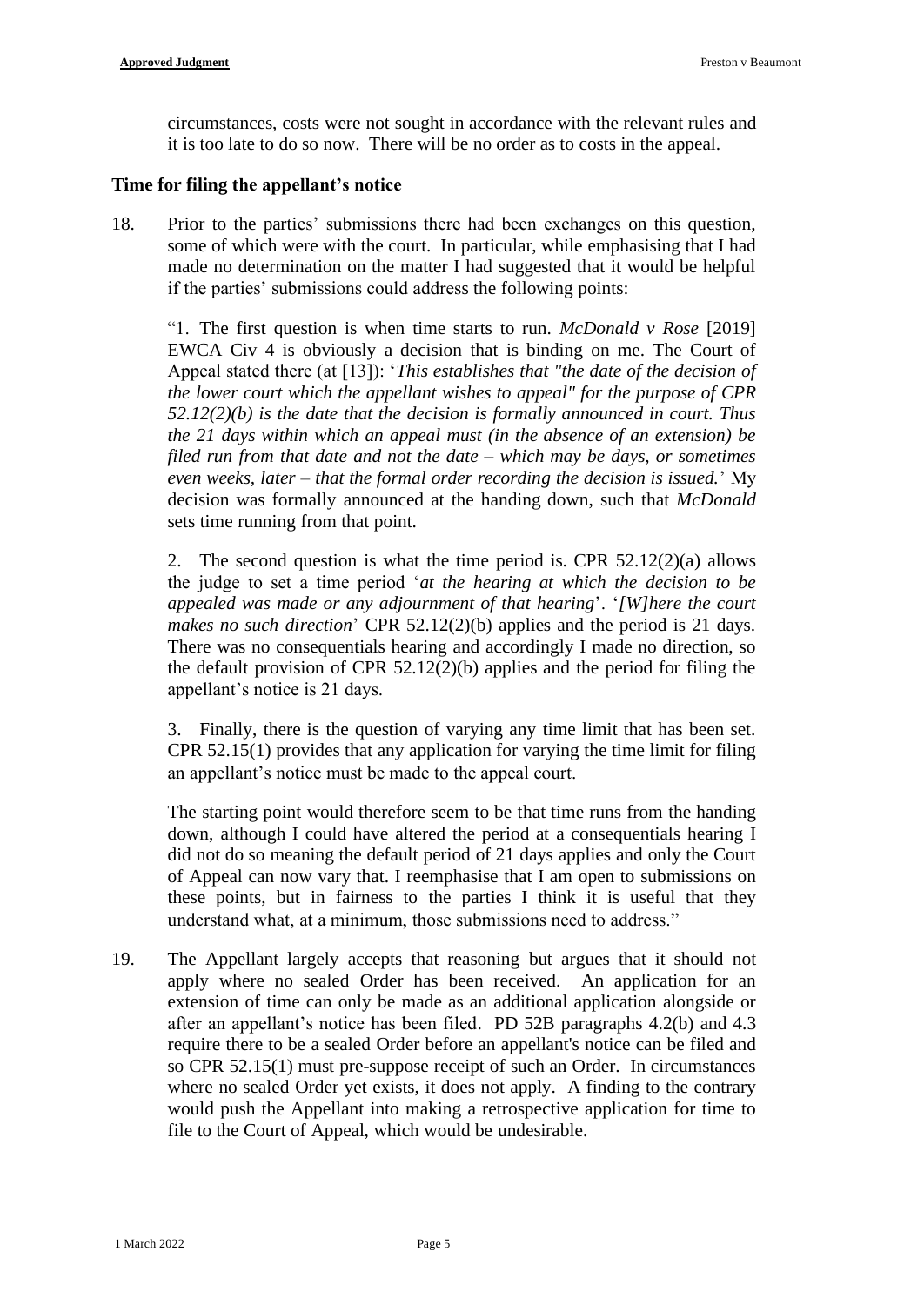- 20. The First Respondent agrees that I have the power to extend the time for filing an appellant's notice but on the basis of his arguments on *Re Barrell Enterprises*. However, he argues that, in circumstances where the Appellant has known of the substance of the First Judgment since 2 February, I should refuse any extension or grant only a very short extension.
- 21. With respect to both parties, neither of their approaches address the concern that I raised with them.
- 22. Taking the *Re Barrell Enterprises* point first, this suffers from the same lacuna here that arises in the context of costs. Although I retain some jurisdiction over this case up until the final sealing of the order, the scope of that jurisdiction is defined by the CPR. If the CPR prescribes my jurisdiction, *Re Barrell Enterprises* in and of itself does not extend it. Were I to exercise the jurisdiction there would be a new judgment and time would be reset for these purposes in the same way that it is for costs. That has not happened here, however.
- 23. The Appellant engaged more directly with the concern I had raised. Ultimately, however, I do not agree with his analysis.
- 24. The Appellant refers to PD 52B. In fact, that deals with appeals within the County Court and appeals to and within the High Court (see paragraph 1.1). Appeals to the Court of Appeal are addressed by PD 52C.
- 25. PD 52C also contains a requirement that the appellant's notice be accompanied by a copy of the sealed Order (paragraph  $3(3)(a)$ ). Importantly for these purposes, however, it sets down the process for requesting a retrospective extension of time at paragraph 4. I therefore do not accept that much weight can be placed on the Appellant's contention that it is undesirable to make a retrospective application to the Court of Appeal for an extension of time. That is precisely what paragraph 4 of PD 52C contemplates.
- 26. Paragraph 4 makes no reference to anyone other than the Court of Appeal determining the question of an extension of time. It is therefore entirely consistent with the terms of CPR 52.15 and inconsistent with some residual jurisdiction of the judge to extend time. That simply reinforces the points I asked the parties to address.
- 27. Again, therefore, I consider that I have no jurisdiction under the CPR to make the Order sought, whether by way of some form of renewed hearing on consequential matters or by way of a subsequent application.

# **Terms of the Order**

28. This matter has highlighted, to the extent it was necessary, the importance of complying with the requirements of the CPR, particularly those framed in mandatory terms. Failure to comply with those requirements can have significant consequences for parties.